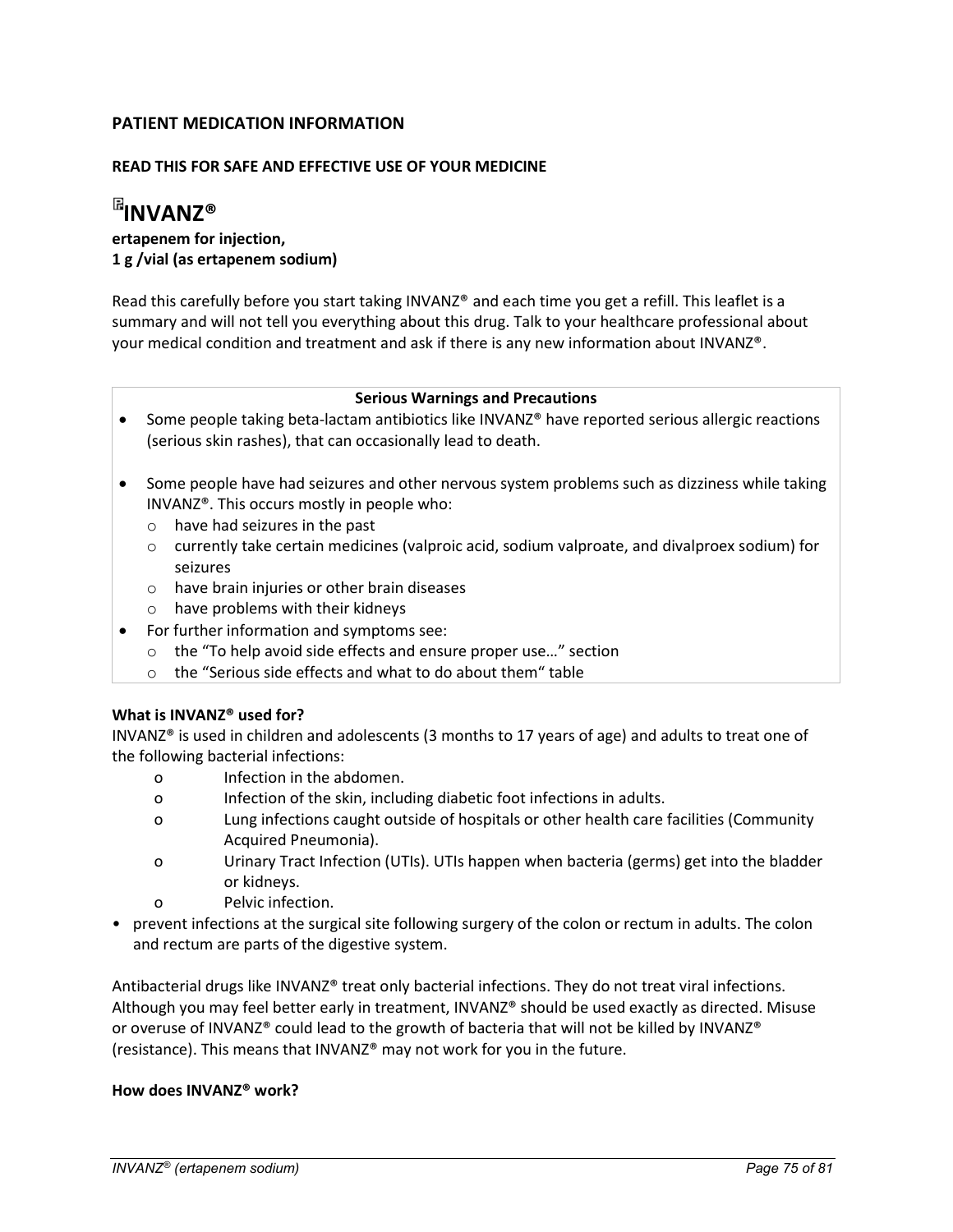INVANZ® is an antibiotic. It contains a medicine called ertapenem. Ertapenem belongs to the carbapenem class of antibiotics. INVANZ® has the ability to kill a wide range of bacteria that cause infections.

## What are the ingredients in INVANZ®?

Medicinal ingredients: Ertapenem sodium Non-medicinal ingredients: Sodium Bicarbonate and Sodium Hydroxide

## INVANZ® comes in the following dosage forms:

sterile lyophilized powder, 1 g ertapenem/vial (as ertapenem sodium)

## Do not use INVANZ® if you are allergic to:

- ertapenem or any of the ingredients in INVANZ<sup>®</sup> (see What are the ingredients in INVANZ<sup>®</sup>).
- other beta-lactams antibiotics such as medications from the:
	- penicillins class.
	- cephalosporins class.

## Do not inject INVANZ® into a muscle if you:

- are allergic to medications such as local anesthetics of the amide type especially lidocaine hydrochloride. Lidocaine is used to relieve pain when injecting INVANZ® into the muscle.
- are in severe shock.
- have a problem with your heart rhythm called heart block.

## To help avoid side effects and ensure proper use, talk to your healthcare professional before you take INVANZ®. Talk about any health conditions or problems you may have, including if you or your child has now or has had:

- Any medical conditions, especially:
	- o kidney disease.
	- o history of seizures or other brain diseases.
- Allergies to:
	- o other antibiotics, in particular penicillins and cephalosporines. If you are allergic to any of these antibiotics you may be allergic to INVANZ®.
	- o any other drugs or any other substances such as foods, preservatives or dyes.
- Are pregnant or plan on getting pregnant. INVANZ® has not been studied in pregnant women. You will need to talk with your healthcare professional about the potential benefit and risk of using INVANZ® while you are pregnant.
- Are breast-feeding or planning to breastfeed. INVANZ® is excreted in human milk. If you intend to breast-feed, you will need to talk with your healthcare professional about any risks to your baby.

Children: Do not give INVANZ® to a child younger than 3 months of age.

## Other warnings you should know about:

## While taking INVANZ®:

• If you develop severe diarrhea (very loose or watery stool), tell your healthcare professional right away. Do this even if it occurs several weeks after you stopped taking INVANZ®. Diarrhea may mean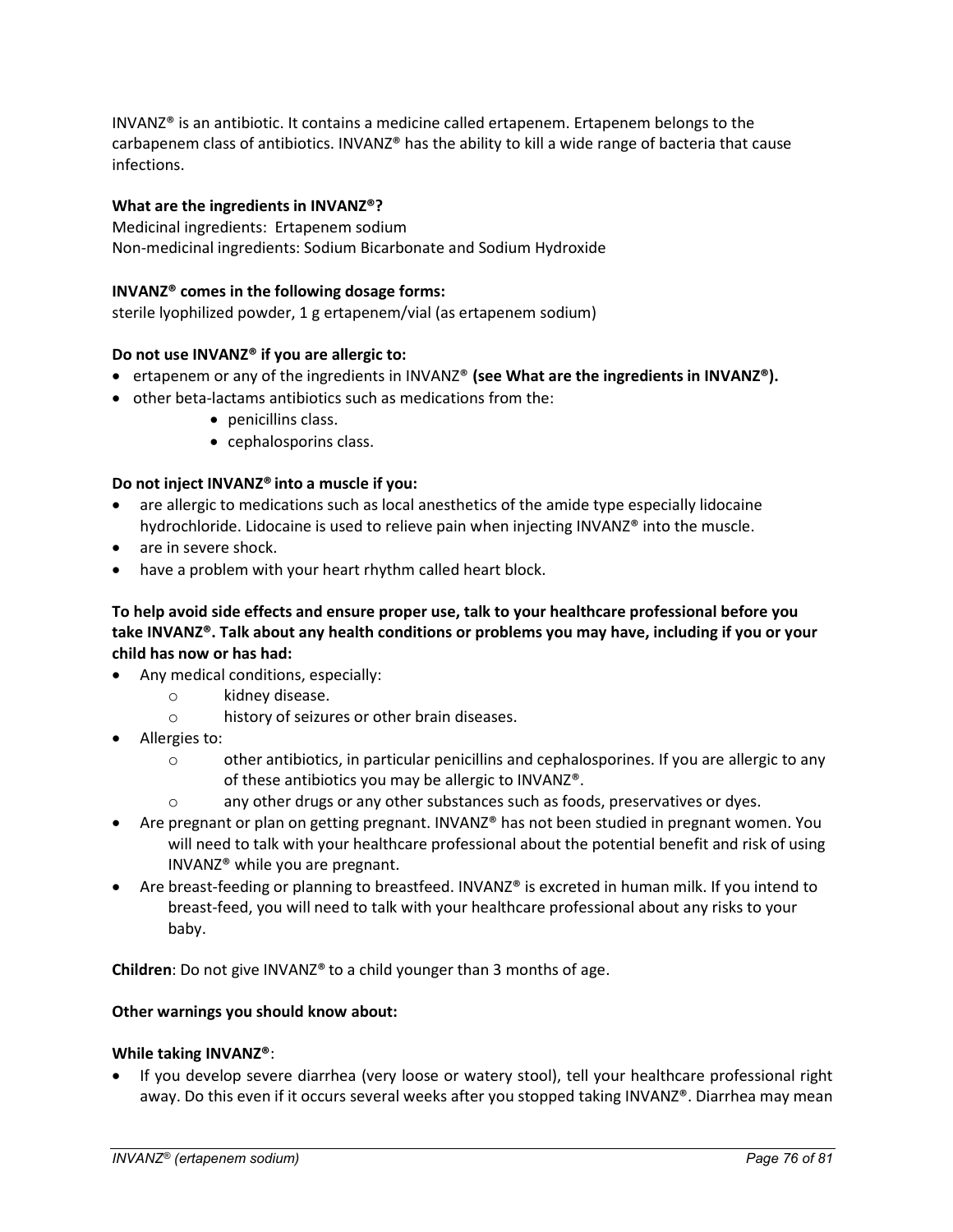that you have a serious condition affecting your bowel (colitis). You may need urgent medical care. Do not try to treat loose stools without first checking with your healthcare professional (see the "Serious side effects and what to do about them" table below).

• Stop taking INVANZ® at the first sign of a skin rash and call your healthcare professional. Skin rash may be a sign of a more serious reaction to INVANZ® (see the "Serious side effects and what to do about them" table below).

## Tell your healthcare professional about all the medicines you take, including any drugs, vitamins, minerals, natural supplements or alternative medicines.

## The following may interact with INVANZ®:

- medicines called valproic acid or sodium valproate or divalproex sodium (used to treat seizures). INVANZ® may affect how well these medicines work to prevent seizures. You may need different amounts of this medicine, or you may need to take another medicine. Your healthcare professional will decide whether you should use INVANZ® with these medicines.
- a medication called probenecid (usually used to treat or prevent gout).

## How to take INVANZ®:

Your healthcare professional may give INVANZ<sup>®</sup> by:

- intravenous infusion (injected slowly into a vein) over a period of 30 minutes.
- intramuscular injection (as a shot into a muscle).

## Usual dose:

- The dose of INVANZ<sup>®</sup> will depend on the type of infection you or your child may have and how well your kidneys are working.
- Your healthcare professional will work out the right dose of INVANZ® for you or your child.
- Your healthcare professional will also tell you how long to use INVANZ<sup>®</sup>.
- Ask your healthcare professional if you have any questions about how many doses of INVANZ<sup>®</sup> you or your child will need or when you or your child will receive them.

## Overdose:

If you think you, or a person you are caring for, have taken too much INVANZ®, contact a healthcare professional, hospital emergency department, or regional poison control centre immediately, even if there are no symptoms.

#### Missed Dose:

The injection schedule will be set by your healthcare professional, who will monitor your response and condition to determine what treatment is needed. However, if you are concerned that you or your child may have missed a dose, contact your healthcare professional immediately.

## What are possible side effects from using INVANZ®?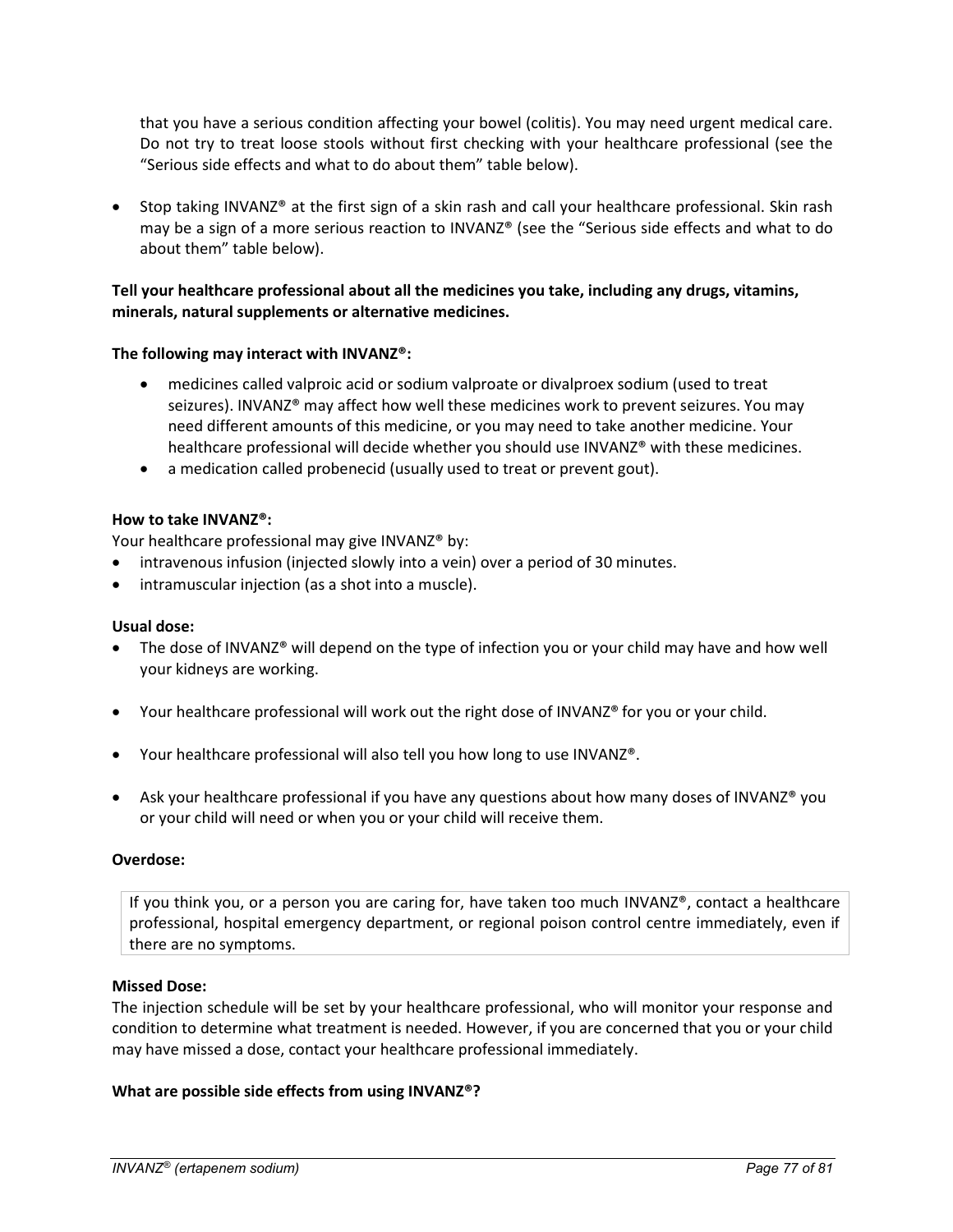These are not all the possible side effects you may have when taking INVANZ®. If you experience any side effects not listed here, tell your healthcare professional.

## Adults 18 years of age and older:

The most common side effects are:

- loose stool (diarrhea), nausea, vomiting
- problems with the vein where you had the INVANZ® shot. For example pain, tenderness, redness, swelling
- inflammation of blood vessels which may lead to blood clots
- headache

Other side effects in adults include:

- sore, creamy-yellow, raised patches in the mouth (oral thrush)
- teeth staining
- loss of appetite
- confusion, dizziness, sleepiness, sleeplessness
- low blood pressure, slow heart rate, shortness of breath
- abdominal pain
- acid regurgitation, constipation, indigestion
- dry mouth
- skin redness, itching, swelling at the injection site
- swelling, redness, burning, itching, or irritation of the vagina
- unusual tiredness or weakness, swelling, feeling unwell, fever, pain, chest pain, fungal infection, change in taste
- swelling of the lower limbs
- changes in some laboratory blood tests

## Children and adolescents (3 months to 17 years of age):

Side effects in children are generally similar to those in adults. The most common side effects in children are:

- loose stools (diarrhea), vomiting
- rash
- pain, redness, swelling in the area where the child received the INVANZ® shot

## Other side effects in children include:

- oral thrush
- loss of appetite
- hot flush, high blood pressure
- wheezing
- pain in the abdomen, toothache, loose stools, gas, nausea
- diaper rash, skin redness, skin itching, skin rash (red or purple), flat pinhead spots under the skin
- burning, itching, redness and warmth at infusion site, redness or formation of lump at the injection site
- changes in some laboratory blood tests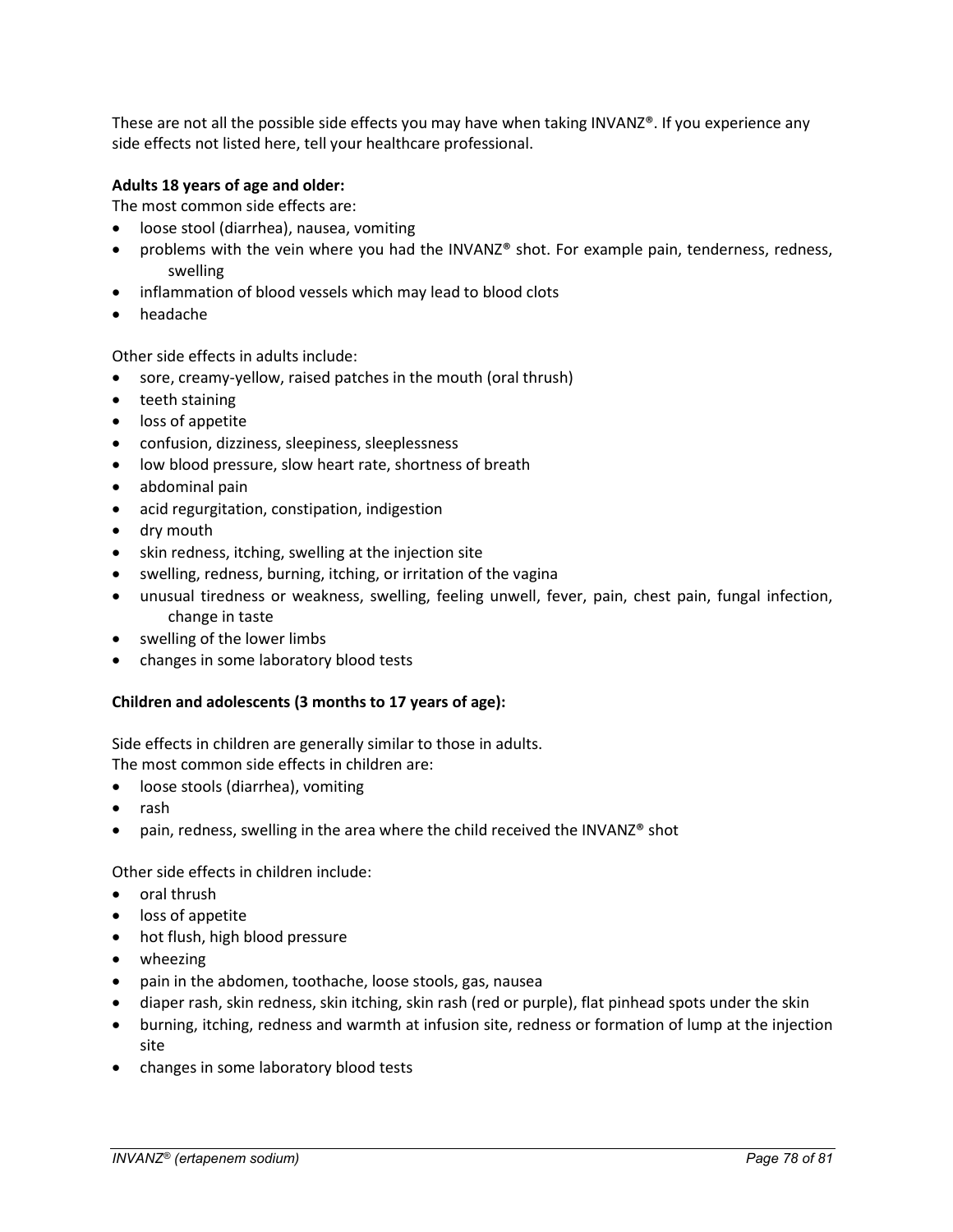| Serious side effects and what to do about them                             |                                      |              |                               |  |  |
|----------------------------------------------------------------------------|--------------------------------------|--------------|-------------------------------|--|--|
| Symptom / effect                                                           | Talk to your healthcare professional |              | Stop taking drug and          |  |  |
|                                                                            | Only if severe                       | In all cases | get immediate<br>medical help |  |  |
|                                                                            | <b>UNCOMMON</b>                      |              |                               |  |  |
| <b>Seizures</b>                                                            |                                      | ✓            |                               |  |  |
| Serious and sometimes deadly<br>allergic reactions:<br>severe rash with or |                                      |              |                               |  |  |
| without high fever, itching, hives<br>on the skin                          |                                      |              | ✓                             |  |  |
| swelling of the face, lips,                                                |                                      |              |                               |  |  |
| tongue or other parts of the body                                          |                                      |              |                               |  |  |
| shortness of breath,                                                       |                                      |              |                               |  |  |
| wheezing or trouble breathing                                              |                                      |              |                               |  |  |
| <b>Bowel infection (Clostridium</b>                                        |                                      |              |                               |  |  |
| difficile colitis):                                                        |                                      |              |                               |  |  |
| diarrhea (very loose stool) that                                           |                                      | ✓            |                               |  |  |
| does not go away (bloody or                                                |                                      |              |                               |  |  |
| watery) with or without :<br>fever<br>$\circ$                              |                                      |              |                               |  |  |
| stomach cramps<br>$\circ$                                                  |                                      |              |                               |  |  |
|                                                                            | <b>UNKNOWN</b>                       |              |                               |  |  |
| Nervous system problems                                                    |                                      |              |                               |  |  |
|                                                                            |                                      |              |                               |  |  |
| decreased consciousness e.g.<br>symptoms such as                           |                                      |              |                               |  |  |
| persistent<br>$\circ$                                                      |                                      |              |                               |  |  |
| drowsiness                                                                 |                                      |              |                               |  |  |
| reduced response<br>$\circ$                                                |                                      |              |                               |  |  |
| or awareness, slow                                                         |                                      | ✓            |                               |  |  |
| to respond                                                                 |                                      |              |                               |  |  |
| shallow or<br>$\circ$                                                      |                                      |              |                               |  |  |
| irregular                                                                  |                                      |              |                               |  |  |
| breathing, or                                                              |                                      |              |                               |  |  |
| stupor                                                                     |                                      |              |                               |  |  |
| abnormal movements                                                         |                                      |              |                               |  |  |
| tremors (shaking)                                                          |                                      |              |                               |  |  |
| <b>Problems that affect behavioral</b><br>health:                          |                                      |              |                               |  |  |
|                                                                            |                                      |              |                               |  |  |
| aggression                                                                 |                                      |              |                               |  |  |
| feeling restless                                                           |                                      | ✓            |                               |  |  |
| feeling lost or confused                                                   |                                      |              |                               |  |  |
| seeing or hearing things that<br>are not there                             |                                      |              |                               |  |  |
| (hallucinations)                                                           |                                      |              |                               |  |  |
| mental status changes                                                      |                                      |              |                               |  |  |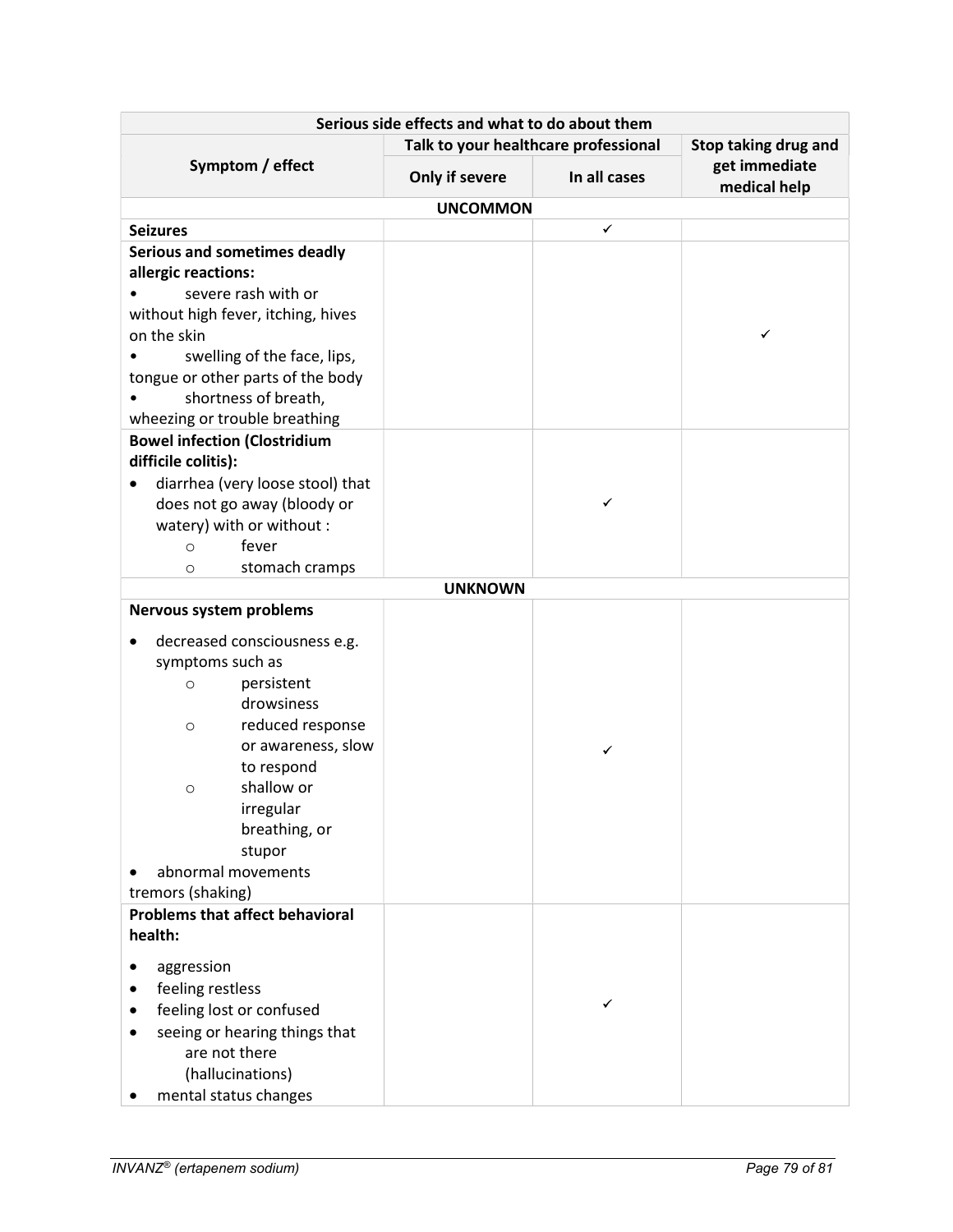| Serious side effects and what to do about them                                                                                                                                                                                                                                                                                                                                                                                |                                      |              |                               |  |
|-------------------------------------------------------------------------------------------------------------------------------------------------------------------------------------------------------------------------------------------------------------------------------------------------------------------------------------------------------------------------------------------------------------------------------|--------------------------------------|--------------|-------------------------------|--|
| Symptom / effect                                                                                                                                                                                                                                                                                                                                                                                                              | Talk to your healthcare professional |              | Stop taking drug and          |  |
|                                                                                                                                                                                                                                                                                                                                                                                                                               | Only if severe                       | In all cases | get immediate<br>medical help |  |
| change in thinking clearly                                                                                                                                                                                                                                                                                                                                                                                                    |                                      |              |                               |  |
| <b>Severe Cutaneous Adverse</b><br>Reactions (SCAR): severe skin<br>reactions that may also affect<br>other organs:                                                                                                                                                                                                                                                                                                           |                                      |              |                               |  |
| Skin peeling, scaling, or<br>blistering (with or without pus)<br>which may also affect your<br>eyes, mouth, nose or genitals,<br>itching, severe rash, bumps<br>under the skin, skin pain, skin<br>color changes (redness,<br>yellowing, purplish)<br>Swelling and redness of eyes or<br>face<br>Flu-like feeling, fever, chills,<br>body aches, swollen glands,<br>cough<br>Shortness of breath, chest pain<br>or discomfort |                                      |              |                               |  |

If you have a troublesome symptom or side effect that is not listed here or becomes bad enough to interfere with your daily activities, tell your healthcare professional.

# Reporting Side Effects

You can report any suspected side effects associated with the use of health products to Health Canada by:

- Visiting the Web page on Adverse Reaction Reporting (https://www.canada.ca/en/healthcanada/services/drugs-health-products/medeffect-canada.html) for information on how to report online, by mail or by fax; or
- Calling toll-free at 1-866-234-2345.

NOTE: Contact your health professional if you need information about how to manage your side effects. The Canada Vigilance Program does not provide medical advice.

## Storage:

Store the dry powder at room temperature between 15°C and 25°C. Most of the time, INVANZ® will be given in a hospital or physician's office.

Keep INVANZ® and all medicines safely out of reach and sight of children.